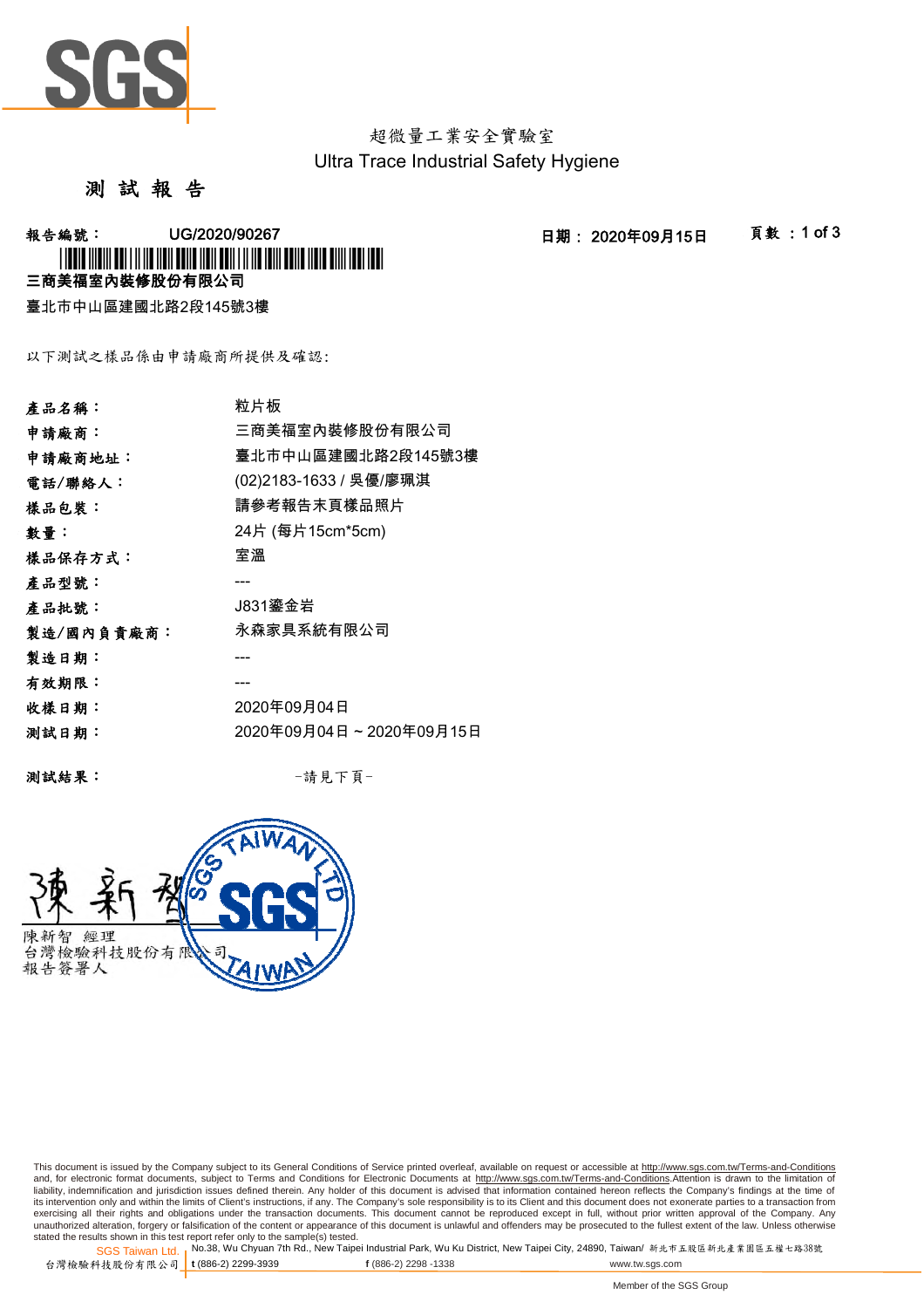

# 超微量工業安全實驗室 Ultra Trace Industrial Safety Hygiene

# 測 試 報 告

### **報告編號: UG/2020/90267 - 2020年09月15日 - 夏敦:2 of 3** 三商美福室內裝修股份有限公司 \* LOUIS AND LOUIS AND LAND AND DURING AND LOUIS AND LOUIS AND A DAILY AND LOUIS AND

臺北市中山區建國北路2段145號3樓

#### 測試結果:

| 测試項目       | CAS NO. | 測試方法                         | 測試結果  | 定量/偵測<br>極限 | 單位   |
|------------|---------|------------------------------|-------|-------------|------|
| ┃甲醛釋出量-最大值 | $---$   | CNS 2215方法,以分光光度計(UV/VIS)檢測。 | 0.517 | 0.0290      | mg/L |
| ┃甲醛釋出量-平均值 |         | CNS 2215方法,以分光光度計(UV/VIS)檢測。 | 0.514 | 0.0290      | mg/L |

備註:

1.測試報告僅就委託者之委託事項提供測試結果,不對產品合法性做判斷。

2.本測試報告之所有檢驗內容,均依委託事項執行檢驗,如有不實,願意承擔完全責任。

3. 本報告不得分離,分離使用無效。

4.若該測試項目屬於定量分析則以「定量極限」表示;若該測試項目屬於定性分析則以「偵測極限」表示。

5.低於定量極限/偵測極限之測定值以 "N.D."或" 陰性 " 表示。微生物測試低於定量極限以"<定量極限值"表示。

 $6.$  甲醛釋出量: 一

| 記號              | 甲醛釋出量平均值 | 甲醛釋出量最大值 |  |
|-----------------|----------|----------|--|
|                 | $0.3$ 以下 | $0.4$ 以下 |  |
| $0.5$ 以下<br>⊸ ⊢ |          | $0.7$ 以下 |  |
| ່ າ             | $1.5$ 以下 | 2.1以下    |  |

- END -

This document is issued by the Company subject to its General Conditions of Service printed overleaf, available on request or accessible at http://www.sgs.com.tw/Terms-and-Conditions and, for electronic format documents, subject to Terms and Conditions for Electronic Documents at http://www.sgs.com.tw/Terms-and-Conditions.Attention is drawn to the limitation of liability, indemnification and jurisdiction issues defined therein. Any holder of this document is advised that information contained hereon reflects the Company's findings at the time of its intervention only and within the limits of Client's instructions, if any. The Company's sole responsibility is to its Client and this document does not exonerate parties to a transaction from exercising all their rights and obligations under the transaction documents. This document cannot be reproduced except in full, without prior written approval of the Company. Any unauthorized alteration, forgery or falsification of the content or appearance of this document is unlawful and offenders may be prosecuted to the fullest extent of the law. Unless otherwise stated the results shown in this test report refer only to the sample(s) tested.

SGS Taiwan Ltd. <sub>I</sub>No.38, Wu Chyuan 7th Rd., New Taipei Industrial Park, Wu Ku District, New Taipei City, 24890, Taiwan/ 新北市五股區新北產業園區五權七路38號 台灣檢驗科技股份有限公司 t (886-2) 2299-3939 **t** (886-2) 2299-3939 **f** (886-2) 2298 -1338 www.tw.sgs.com